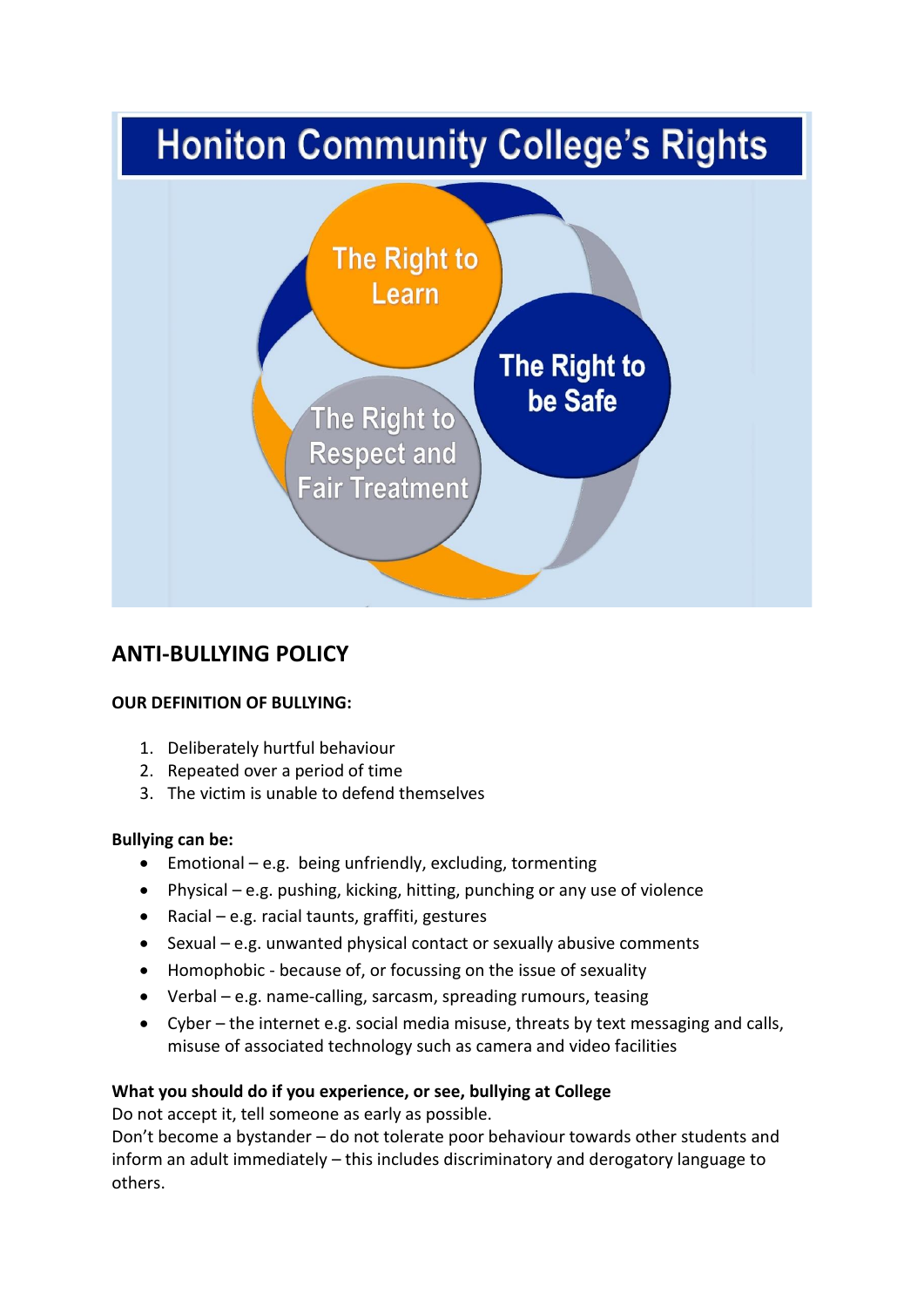- Tell someone else: support a friend in need.
- Speak to any adult in college
- Speak to the Pastoral Team (Head of Year and PSO)
- Speak to a parent or guardian
- Stay away from places where you know trouble can happen
- Trust those people who deal with bullying: they will offer immediate support

# **Students who have been bullied will be supported by:**

- Offering an immediate opportunity to discuss the experience with PSO or member of staff of their choice
- Being reassured and offered continuous support to help restore self-esteem and confidence
- Offering a potential restorative meeting with other students

# **Students who are identified as the bully will be helped by:**

- Discussing what happened
- Discovering why the student became involved
- Establishing the transgression and need to change
- Informing parents or guardians to help change the attitude of the student if appropriate.

## **Staff will support by:**

- Reading this policy and following it when encountering suspected or actual incidents of bullying
- Watching for signs of distress in students
- Offering students who are being bullied immediate support by putting the college's procedures in place either directly or by reporting it to an appropriate colleague

# **The College will support by:**

- Taking seriously any reported incident of bullying and investigate it immediately
- Supporting students who are being bullied and help bullies to recognise and change their behaviour
- Working with students transferring from primary schools to help dispel fears about bullying
- Supporting staff in recognising and dealing with bullying
- Raising awareness of bullying and provide opportunities to discuss its' effects through assemblies, tutor time and the Life Skills programme
- Recording reported incidents of bullying, action taken and outcomes on student files (victims and bullies) and by using the C3 consequence "Deliberately hurtful behaviour" on Class Charts
- Following up with the victim two weeks after the incident to check that the issue has been resolved to their satisfaction
- Using records of incidents and outcomes to inform review and future planning by staff and governors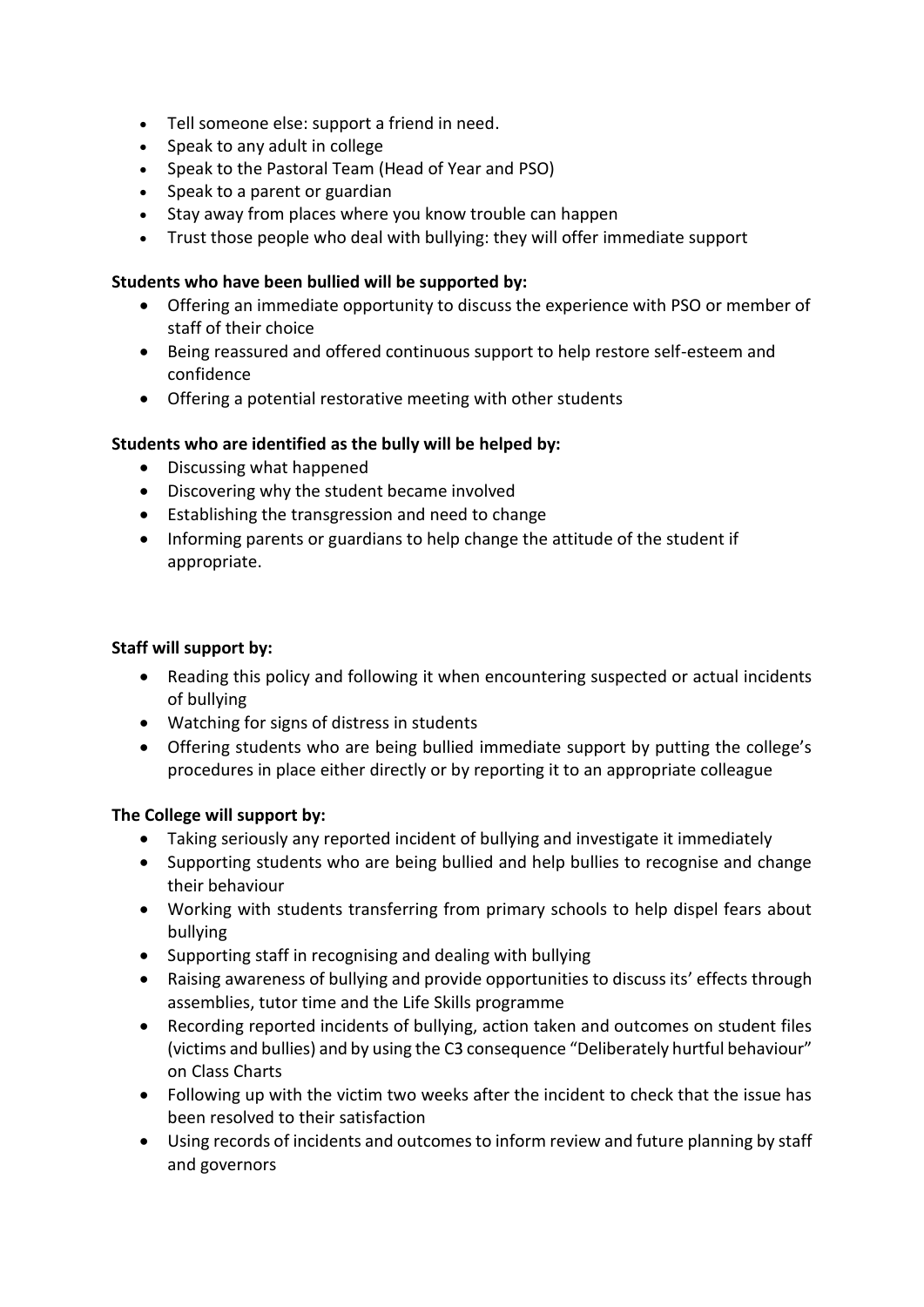- Identifying areas of the College where students may be more at risk and ensure that staff are extra vigilant
- Where incidents have occurred outside of college the victim's parents should be advised to contact the Police immediately.

### **Consequences:**

Once made aware of the problem the appropriate Head of Pastoral will be informed and the most appropriate course of action discussed for both the victim and the alleged perpetrator. The parents of both the alleged perpetrator and the victim will be informed.

### **Support for Victim:**

After any incident the views of the victim will be sought and recorded to ensure that the incident was taken seriously by staff and that it has been dealt with effectively. Additional checks to ensure that other issues have not arisen during the following 2 weeks will be completed by the pastoral team.

#### **Multi-agency Approach:**

Where it is felt appropriate the College may call on the services of other agencies to help in the support of the victim or try to prevent such behaviour being repeated by the bully.

#### **Peer on Peer Abuse**

(See also our Child Protection and Safeguarding Policy and Keeping Children Safe in Education, 2020)

We recognise that students are capable of abusing their peers. This will not be passed off as 'banter' or 'part of growing up'. The forms of peer on peer abuse are outlined below.

• Domestic abuse – an incident or pattern of actual or threatened acts of physical, sexual, financial and/or emotional abuse, perpetrated by an adolescent against a current or former dating partner regardless of gender or sexuality.

• Child Sexual Exploitation – children under the age of 18 may be sexually abused in the context of exploitative relationships, contexts and situations by peers who are also under 18.

• Harmful Sexual Behaviour – Children and young people presenting with sexual behaviours that are outside of developmentally 'normative' parameters and harmful to themselves and others

• Upskirting – which typically involves taking a picture under a person's clothing without them knowing, with the intention of viewing their genitals or buttocks to obtain sexual gratification, or cause the victim humiliation, distress or alarm.

• Serious Youth Violence – Any offence of most serious violence or weapon enabled crime, where the victim is aged 1-19' i.e. murder, manslaughter, rape, wounding with intent and causing grievous bodily harm.